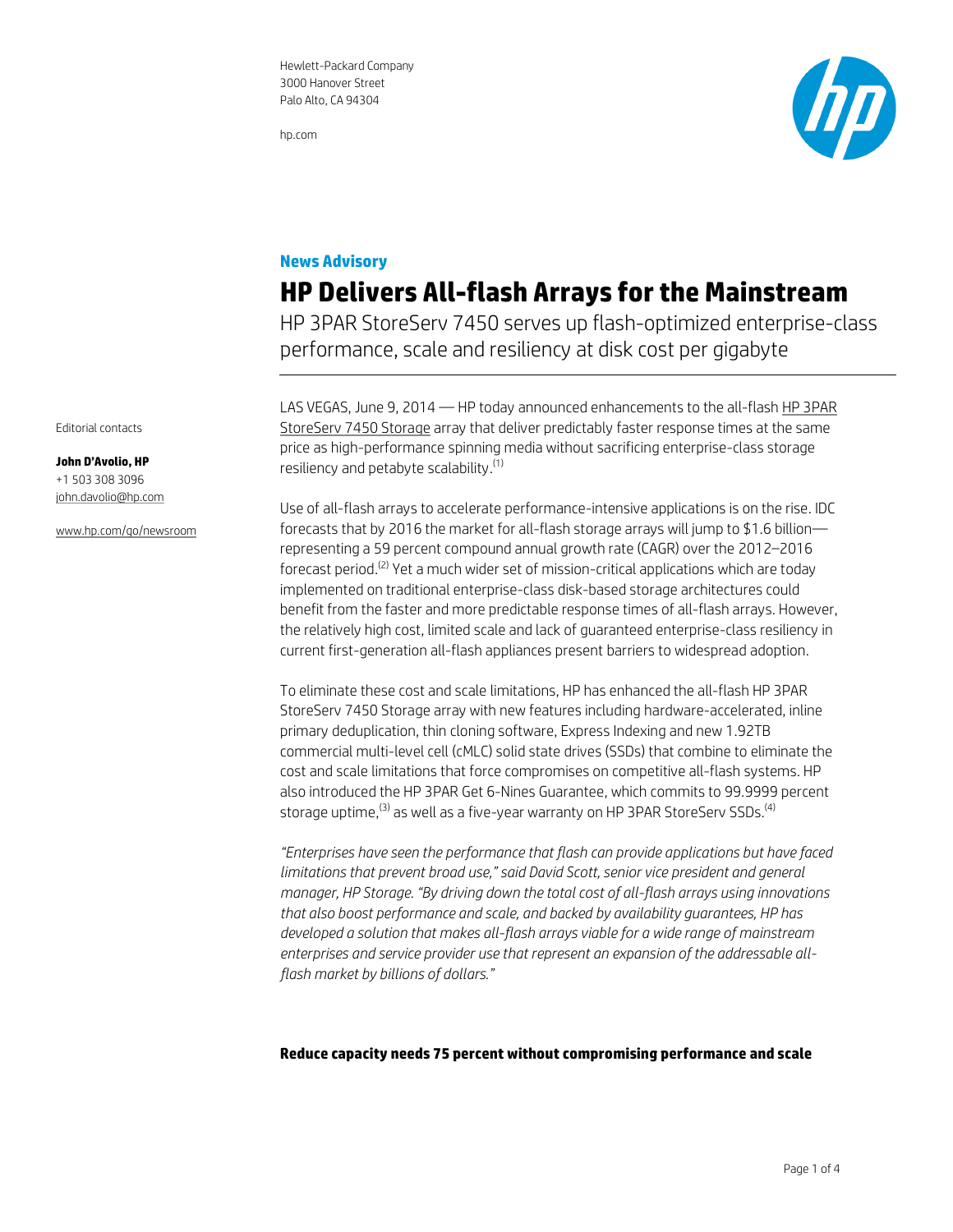[HP 3PAR](http://h20195.www2.hp.com/V2/GetDocument.aspx?docname=4AA5-2367ENW&cc=us&lc=en) StoreServ 7450 arrays offers new compaction technologies, including HP 3PAR Thin Deduplication [and HP 3PAR Thin Clones software,](http://h20195.www2.hp.com/V2/GetDocument.aspx?docname=4AA5-2367ENW&cc=us&lc=en) which added to the benefits of existing thin provisioning with zero-block deduplication reduce usable capacity requirements by more than 75 percent. (5) HP Thin Deduplication software includes Express Indexing, a patented innovation that allows customers to deploy all-flash arrays for a wide range of applications by scaling to 460 terabytes (TB) raw and more than 1.3 petabytes of equivalent usable capacity. (6) This industry-leading, all-flash scalability is six times that of typical raw and usable capacities provided on first-generation all-flash systems.(7)

## **Low-cost flash with guaranteed high availability**

HP offers a new high-density 1.92TB cMLC drive that when combined with HP 3PAR compaction technologies, lowers the cost of storage to below \$2 per usable gigabyte. This is the same cost as systems using performance-oriented spinning disk drives today. Using patented HP Adaptive Sparing technology, HP collaborated with SSD suppliers to extend usable capacity per drive up to 20 percent by reducing the amount of overprovisioned capacity typically reserved by media suppliers.

In addition to lowering the cost of all-flash storage, HP is backing the use of the 3PAR StoreServ Storage system architecture for mission-critical application deployments with the HP 3PAR Get 6-Nines Guarantee. This guarantee provides that customers with quadcontroller or larger HP 3PAR StoreServ Storage arrays, including the all-flash 7450, will achieve 99.9999 percent data availability.<sup>(4)</sup>

*"Metro Health needed storage with high performance and availability to support our virtual desktop environment," said Aivars Apsite, Technology Strategist, Metro Health. "The HP 3PAR StoreServ 7450 all-flash array has delivered* — *high IOPS, low latency, and scale all while providing time and cost savings"*

The HP StoreServ 7450 all-flash array provides a profound opportunity for customers supporting enterprise-class applications by delivering:

- Lower latency for critical applications than traditional high-end arrays.
- More predictable latency than hybrid or auto-tiered arrays at comparable pricing.
- The scale to consolidate and support a wide range and variety of applications.
- Tier 1 features and a proven architecture lacking with first-generation all-flash appliances.

For customers concerned about flash wear out cases, HP stands behind its technology to extend flash media lifespan using Adaptive Sparing and offers a five-year warranty on SSDs. The five-year SSD warranty applies to 480GB, 920GB and 1.92TB HP 3PAR StoreServ SSDs and provides unconditional replacement due to drive failures, media wear-out or both.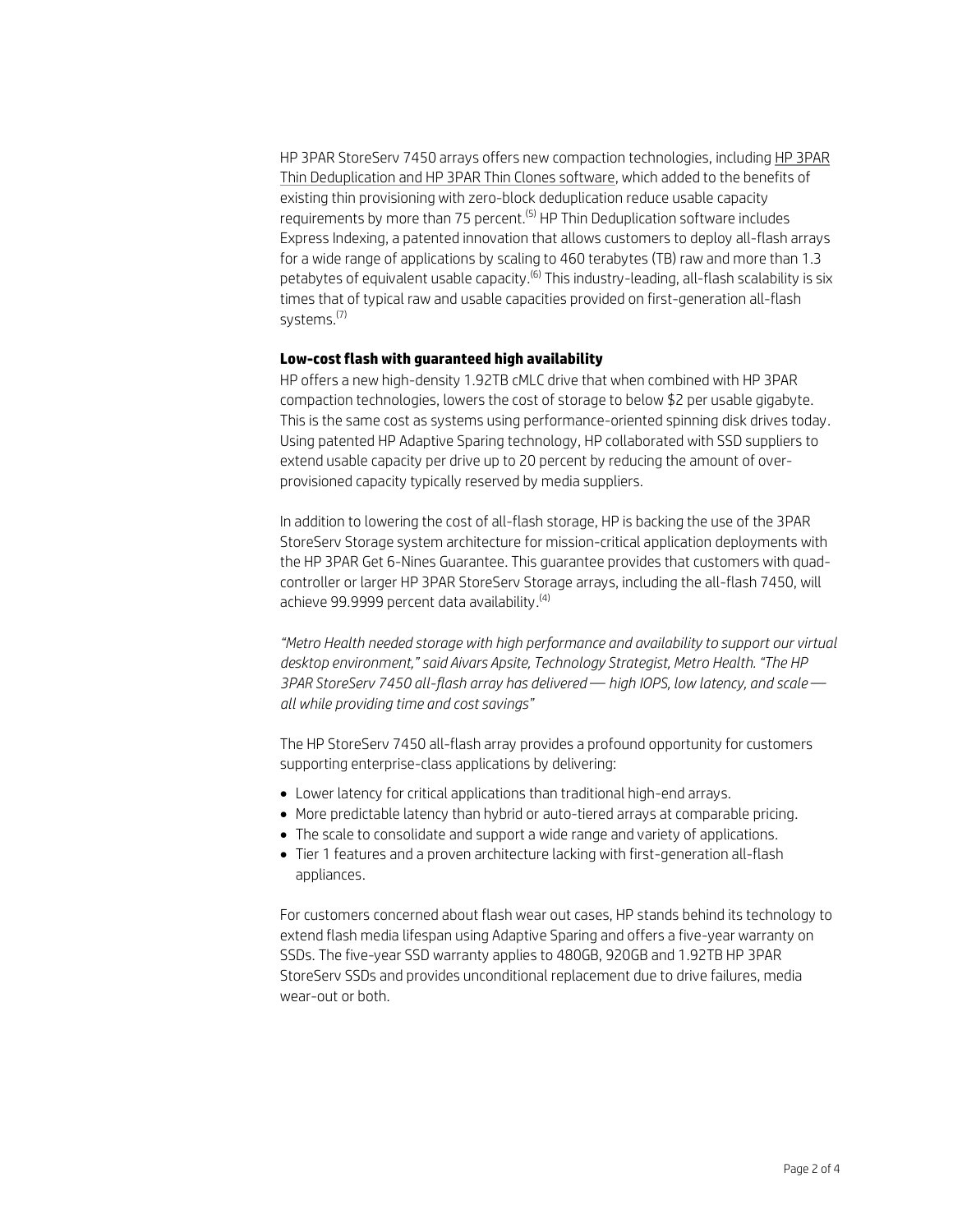### **Pricing and availability(8)**

- The 3PAR StoreServ Get 6-Nines Guarantee is available as of today.
- Availability of the 3PAR StoreServ 1.92TB cMLC drives is planned for July at\$14,315 per drive.
- 3PAR Thin Deduplication and 3PAR Thin Clones software for 3PAR StoreServ 7450 is expected to begin shipping as part of the 3PAR Operating System Software Suite in September 2014 at no additional charge.

#### **About HP**

HP creates new possibilities for technology to have a meaningful impact on people, businesses, governments and society. With the broadest technology portfolio spanning printing, personal systems, software, services and IT infrastructure, HP delivers solutions for customers' most complex challenges in every region of the world. More information about HP (NYSE: HPQ) is available a[t http://www.hp.com.](http://www.hp.com/)

- (1) When combined with 1.92TB cMLC, and 3PAR compaction technologies, HP 3PAR StoreServ 7450 brings usable capacity to over a petabyte and cost to \$2/GB usable.
- (2) IDC, "Worldwide Enterprise All–Solid State Storage Array 2013–2016 Forecast," Doc. No. 240424, April 2013.
- (3) 6-Nines, or 99.9999 percent availability, translates to less than 31.5 seconds of downtime per year. Qualification for the HP 3PAR Get 6-Nines Guarantee is subject to customer's acceptance of the Get 6-Nines Guarantee Terms and Conditions and compliance with such Terms.
- (4) The five-year warranty on 480GB, 920GB and 1.92TB drives is provided by HP at no additional cost and went into effect on March 31, 2014.
- (5) As compared to not using data compaction technologies. Based on a 4:1 data compaction ratio.
- (6) 460TB raw, with 25 percent overhead, and 4:1 compaction (subject to variation depending on workloads) results in 1.38PB of usable capacity.
- (7) For a single system. Based on HP internal comparative analysis of publicly available data from major competitors, May 2014.
- (8) Estimated U.S. list prices. Actual prices may vary.

This news advisory contains forward-looking statements that involve risks, uncertainties and assumptions. If such risks or uncertainties materialize or such assumptions prove incorrect, the results of HP and its consolidated subsidiaries could differ materially from those expressed or implied by such forward-looking statements and assumptions. All statements other than statements of historical fact are statements that could be deemed forward-looking statements, including but not limited to statements of the plans, strategies and objectives of management for future operations; any statements concerning expected development, performance, market share or competitive performance relating to products and services; any statements regarding anticipated operational and financial results; any statements of expectation or belief; and any statements of assumptions underlying any of the foregoing. Risks, uncertainties and assumptions include the need to address the many challenges facing HP's businesses; the competitive pressures faced by HP's businesses; risks associated with executing HP's strategy and plans for future operations; the impact of macroeconomic and geopolitical trends and events; the need to manage third-party suppliers and the distribution of HP's products and services effectively; the protection of HP's intellectual property assets, including intellectual property licensed from third parties; risks associated with HP's international operations; the development and transition of new products and services and the enhancement of existing products and services to meet customer needs and respond to emerging technological trends; the execution and performance of contracts by HP and its suppliers, customers, clients and partners; the hiring and retention of key employees; integration and other risks associated with business combination and investment transactions; the execution, timing and results of restructuring plans, including estimates and assumptions related to the cost